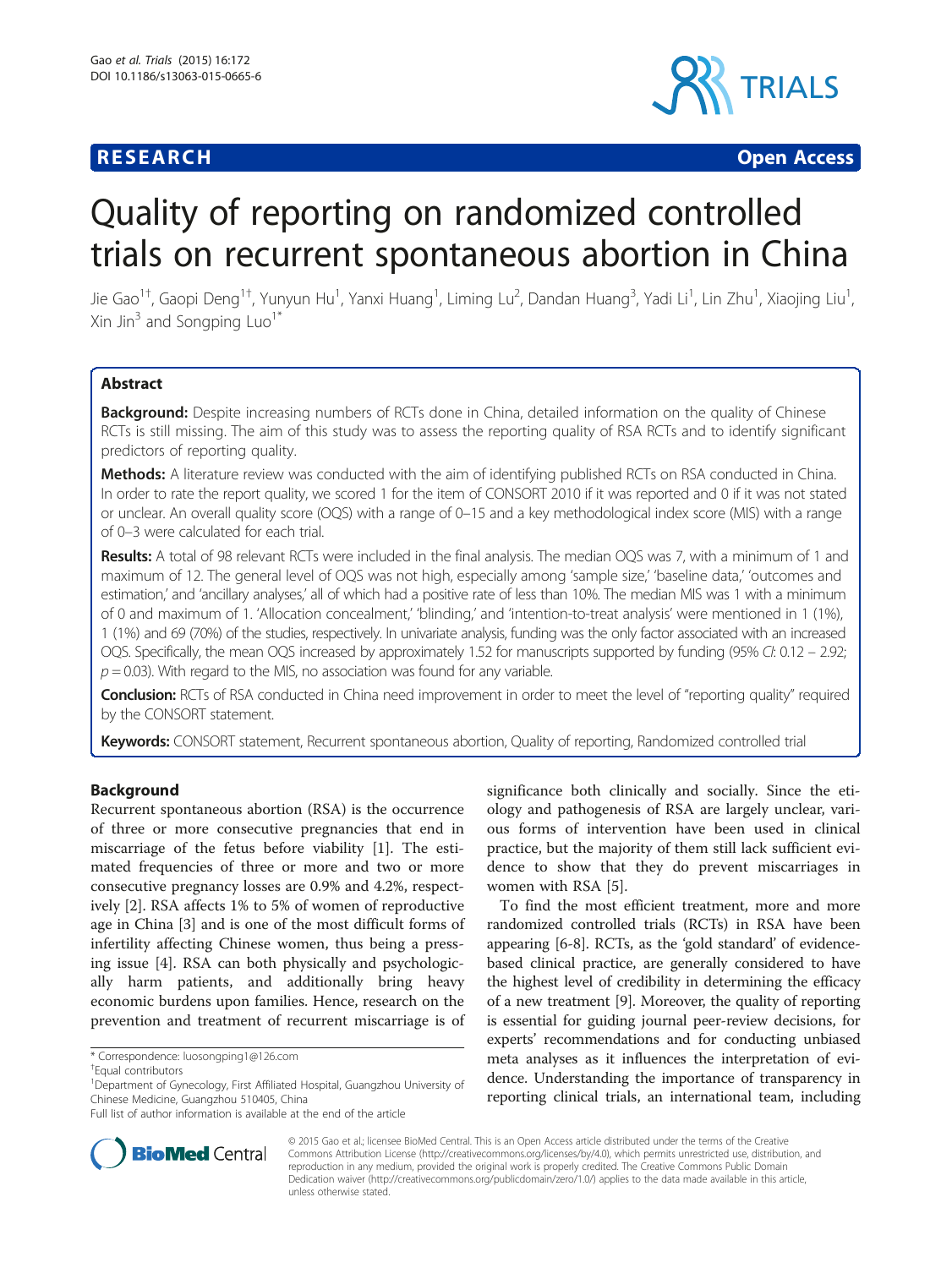epidemiologists, statisticians and journal editors, developed the Consolidated Standards for Reporting Trials (CONSORT) Statement in 1996. Since then, more and more researchers have been using CONSORT to assess reporting quality [\[10-14\]](#page-5-0).

Nevertheless, to the best of our knowledge, there has been no recent special report on the quality of RCTs of RSA conducted in China. The aim of this study is to assess the overall reporting quality of published articles of randomized trials of RSA with a special focus on the key methodological items that safeguard against biases, namely concealment of allocation, appropriate blinding, and analysis according to the intention-to-treat principle. Second, we also aimed to identify significant predictors of reporting quality.

#### Methods

#### Search strategy

A systematic and comprehensive literature review was conducted with the aim of identifying published RCTs of RSA conducted in China. We searched the following bibliographic databases: Embase (1980 to May 2014), Medline (1966 to May 2014), CINAHL (1982 to May 2014), China National Knowledge Infrastructure (CNKI, 1979 to May 2014), the Chinese Biological Medicine Database (CBM-disc, 1979 to May 2014), Wanfang databases (1982 to May 2014) and VIP database (1992 to May 2014). In addition, we searched the Cochrane Central Register of Controlled Trials (CENTRAL) (May 2014). Additionally, reference lists of eligible studies and previous systematic reviews were also reviewed to identify further eligible studies. The search terms used were in Chinese and English and included keywords such as spontaneous abortion, recurrent abortion, fetal loss, miscarriage, randomized trials, RCT and China.

#### Inclusion and exclusion criteria

Types of studies: We looked at randomized controlled trials that assessed the effect of a particular treatment in women with recurrent miscarriages. However, quasirandomized trials, nonrandomized, cross-over RCTs, case reports and case-control studies were excluded. All RCTs had to be performed in China and primarily by Chinese researchers.

Participants' criteria: We included pregnant women with a history of three or more consecutive unexplained miscarriages prior to 24 weeks of gestation. The target population of this review was women with miscarriages that remained unexplained after routine investigations.

#### Assessment of reporting quality **Overall**

Given that we defined quality of reporting as the extent to which the rationale, method, conduct and results of

the trial were reported, we adopted 15 relevant items from the revised CONSORT statement for our appraisal. CONSORT items were chosen because a lack of their reporting has been associated with estimates of increased levels of bias [[15,16](#page-5-0)]. An overall quality score (OQS) with 15 items from the revised CONSORT statement was used as previously described [[16](#page-5-0)-[18](#page-5-0)]. We scored 1 for an item of CONSORT 2010 if it was reported, and 0 for an item if it was not stated or unclear. For the overall quality score (OQS), 15 items were scored and calculated with a range of 0–15 (Table [1\)](#page-2-0) [[17-19\]](#page-5-0).

#### Key methodological items

Three key methodological categories of allocation concealment, blinding and intention-to-treat (ITT) analysis have been assessed separately because they relate to potential sources of bias [\[20-22\]](#page-5-0). We then developed eight "yes"/"no" items (Table [2](#page-2-0)) and wording that emphasized quality of reporting rather than adequacy of trial design. Each item was scored 1 if the method was appropriate and 0 if it was inappropriate or if the reporting was unclear.

#### Data extraction

Each article was reviewed by two independent investigators (Yunyun Hu and Yanxi Liu) who had received training in research methodology and statistics using modified CONSORT checklists. In addition the two investigators were blinded to each other's ratings and completed the rating form independently. Information was extracted as the modified CONSORT checklist with 18 items (Tables [1](#page-2-0) and [2](#page-2-0)). We judged the consistency of two assessors by calculating Cohen's  $\kappa$ -statistic. The consistency judgment criteria were as follows: if  $\kappa = 1$ , agreement was judged as "perfect;" if  $\kappa$  was between 0.8 and 1, agreement was "good;" if  $\kappa$  was between 0.6 and 0.8, agreement was "substantial;" if  $\kappa$  was between 0.4 and 0.6, agreement was "moderate;" if  $\kappa$  was between 0.2 and 0.4, agreement was "fair;" if  $\kappa$  was less than 0.2, agreement was "poor" [[17,18](#page-5-0)].

#### Data analysis

The characteristics of the publications OQS and MIS were then described by descriptive analysis. To screen factors associated with OQS, it was used as the outcome variable and the characteristics of the publications as independent variables, which were modeled using linear regression. A multivariate regression model was performed only if variables in the univariate models were significant at  $p \leq 0.10$ . In the final multivariate model, variables were significant predictors at  $p \le 0.05$ . As the outcome variable, MIS could be considered as a dichotomy, and the logistic regression model was used to select factors associated with MIS. Descriptive statistical analysis as well as linear and logistic regression analysis was performed using SPSS version 20.0 (SPSS, Chicago, IL, USA). Analysis of Cohen's k-statistics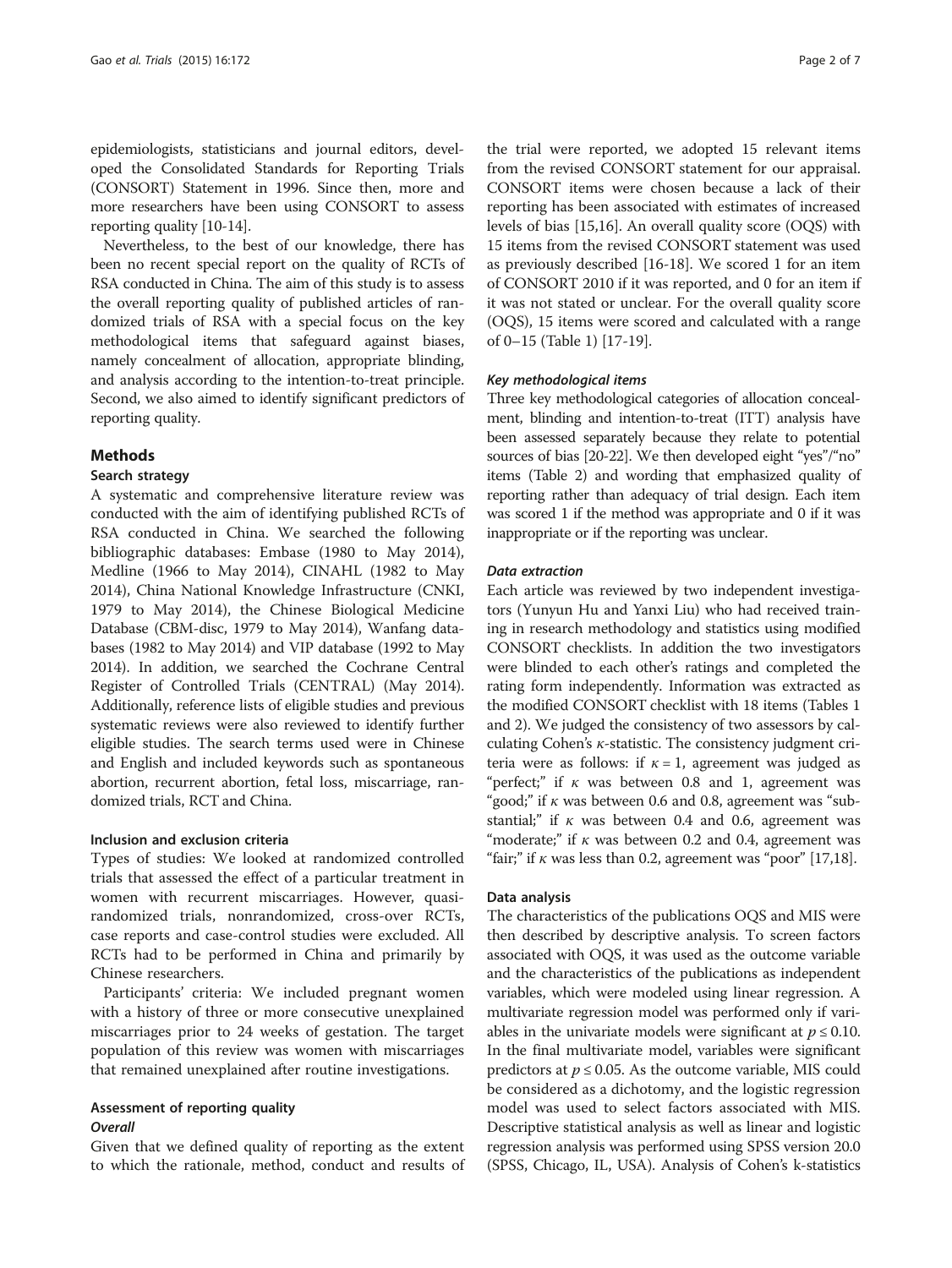|                | Item Criteria                               | <b>Description</b>                                                                                                                                                                 | No. of<br>positive<br>trials | $\%$    | Cohen's $\kappa$<br>coefficient | 95% CI       |
|----------------|---------------------------------------------|------------------------------------------------------------------------------------------------------------------------------------------------------------------------------------|------------------------------|---------|---------------------------------|--------------|
|                | "Randomized" in<br>the title or<br>abstract | Study identified as a randomized controlled in the title or abstract                                                                                                               | 10                           |         | 10 1.00                         |              |
| 2              | Background                                  | Adequate description of the scientific background and explanation of<br>rationale                                                                                                  | 85                           | 87      | 0.67                            | 0.43 to 0.91 |
| 3              | Trial design                                | Description of trial design (such as parallel, factorial) including allocation ratio                                                                                               | 84                           |         | 86 0.78                         | 0.54 to 0.96 |
| $\overline{4}$ | Participants                                | Description of the eligibility criteria for participants                                                                                                                           | 72                           |         | 74 0.72                         | 0.49 to 0.93 |
| 5              | Interventions                               | Details of the interventions intended for each group                                                                                                                               | 80                           | 82      | 0.62                            | 0.41 to 0.95 |
| 6              | Outcomes                                    | Definition of primary (and secondary when appropriate) outcome measures                                                                                                            | 82                           |         | 84 0.75                         | 0.48 to 0.97 |
| 7              | Sample size                                 | Description of sample size calculation                                                                                                                                             | $\circ$                      | $\circ$ | 0.81                            | 0.52 to 0.99 |
| 8              | Randomization                               | Description of the method used to generate the random sequence                                                                                                                     | 14                           | 14      | 0.83                            | 0.63 to 0.97 |
| 12             | Statistical methods                         | Description of the statistical methods used to compare groups for primary<br>outcomes, subgroup analyses or adjusted analyses                                                      | 71                           | 72      | 1.00                            |              |
| 13             | Flow chart                                  | Details on the flow of participants through each stage of the trials (no. of<br>patients randomly assigned, receiving intended treatment, completing the<br>protocol and analyzed) | 87                           |         | 88 0.77                         | 0.61 to 0.97 |
| 14             | Recruitment                                 | Dates defining the periods of recruitment and follow-up                                                                                                                            | 79                           | 81      | 0.73                            | 0.42 to 0.98 |
| 15             | Baseline data                               | An outline of baseline demographic and clinical characteristics of each group                                                                                                      | 3                            | 3       | 0.68                            | 0.35 to 0.92 |
| 17             | Outcomes and<br>estimation                  | For each primary and secondary outcome, a summary of results for each group<br>is given, along with the estimated effect size and its precision (e.g., 95% CI)                     | 9                            | 9       | 0.72                            | 0.43 to 0.96 |
| 18             | Ancillary analyses                          | Clear statement of whether subgroup/adjusted analyses were pre-specified or<br>exploratory                                                                                         | 8                            | 8       | 0.74                            | 0.37 to 0.95 |
| 19             | Harms                                       | Description of all important adverse events in each group                                                                                                                          | 12                           |         | 12 0.82                         | 0.69 to 0.99 |

<span id="page-2-0"></span>Table 1 Overall quality of reporting rating using items from the CONSORT Statement ( $n = 98$ )

was performed using SAS software, version 9.3 (SAS Institute, Inc., Cary, NC, USA). The database of RCTs of RSA conducted in China are provided in Additional file [1](#page-5-0).

#### Results

The RCTs selection process is outlined in Figure [1.](#page-3-0) The researchers applied the search method to find 311 reports related to the topic. After careful selection, a total of 98 relevant RCTs were included in the final analysis (see Figure [1\)](#page-3-0).

## Characteristics of included trials

There has been a spurt of growth based on the 76 (77.6%) from the years 2009–2014 compared with 22 (22.4%) from 1998–2008. Twenty-three articles (23.5%) were related to modern medicine, especially immunotherapy; 42 (42.9%) were related to Chinese medicine, and the remaining 33 (33.7%) combined both methods. As for source of finance, eight articles (8.2%) reported the funding sources, half of which were obtained from provincial sources, while the rest were from municipal sources. All cases were from the same hospital in each paper. Finally, in terms of choice of comparator interventions, the largest number of interventions comprised intramuscular injection of progesterone followed by an intramuscular injection of human chorionic gonadotropin (HCG).

Rater agreement: Substantial agreement was observed for items 2, 3, 4, 5, 6, 11, 13, 14, 15, 16, 17 and 18; good agreement was observed for items 7, 8 and 19; perfect agreement was observed for items 1, 9 and 12 (see Tables 1 and 2).

|  |  |  |  |  | Table 2 Reporting quality of key methodological items ( $n = 98$ ) |  |
|--|--|--|--|--|--------------------------------------------------------------------|--|
|--|--|--|--|--|--------------------------------------------------------------------|--|

|    | Item Criteria             | <b>Description</b>                                                                                                                      | No. of<br>positive trials | $\%$ | Cohen's <i>K</i><br>coefficient | 95% CI           |
|----|---------------------------|-----------------------------------------------------------------------------------------------------------------------------------------|---------------------------|------|---------------------------------|------------------|
| 9  | Allocation<br>concealment | Description of the method used to implement the random allocation<br>sequence assuring the concealment until interventions are assigned |                           |      | 1.00                            |                  |
|    | Blinding                  | Whether or not participants, those administering the interventions or those<br>assessing the outcomes were blinded to group assignment  |                           |      | 0.68                            | $0.50$ to $0.96$ |
| 16 | analysis                  | Intention-to-treat No. of participants in each group included in each analysis and whether it<br>was done by "intention to treat"       | 69                        |      | 70 0.72                         | $0.45$ to $0.98$ |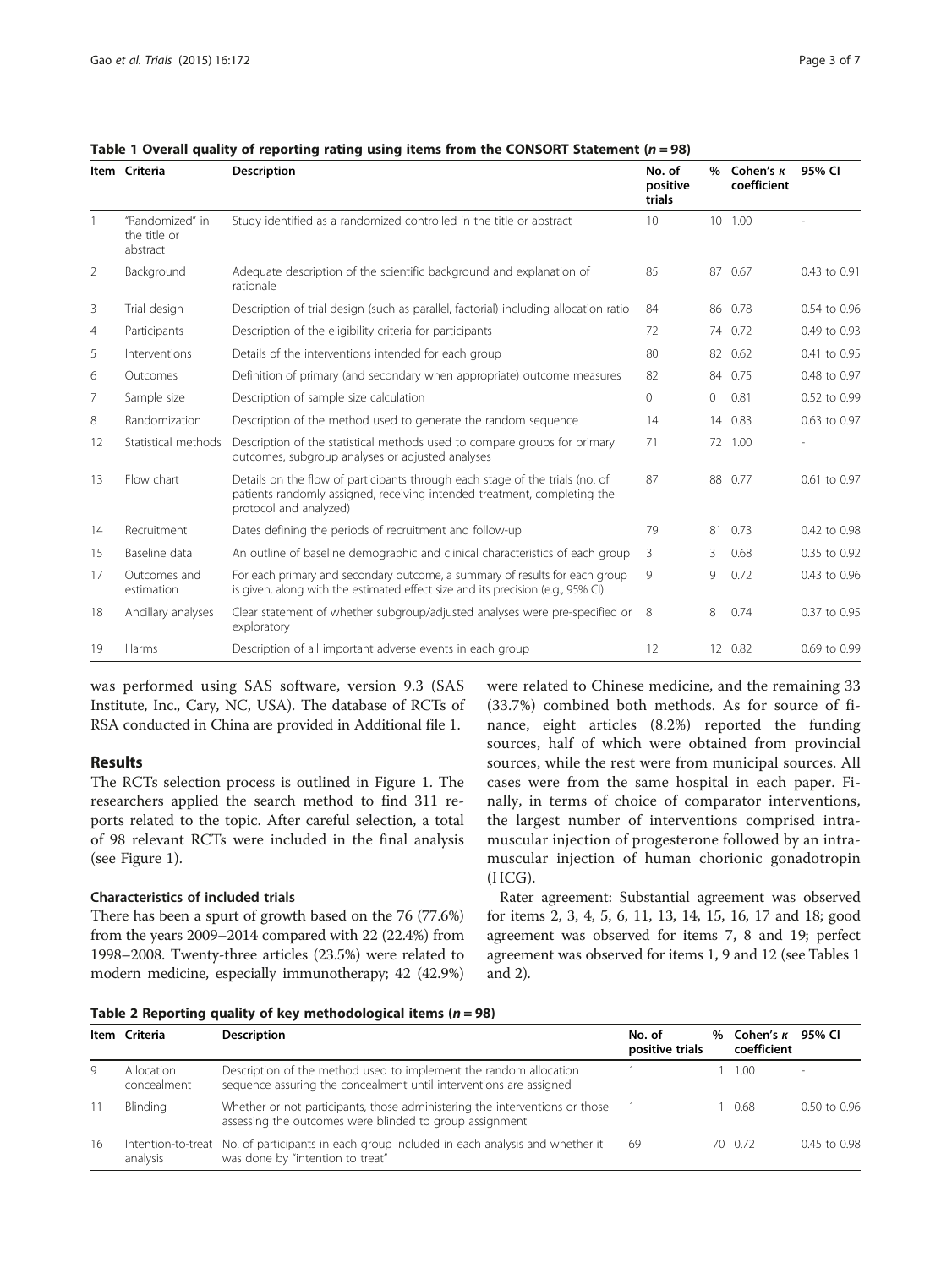<span id="page-3-0"></span>

# Quality of reporting

# **Overall**

The ratings of overall reporting quality are listed in Table [1](#page-2-0). The level of reporting was below average as the mean OQS was 7.10 with a standard deviation of 1.95. According to our research, part of the information was insufficient or inadequate in most studies. The general level of reporting was not high, especially for the items 'sample size,' 'baseline data,' 'outcomes and estimation' and 'ancillary analyses,' each with a positive rating of less than 10%. The lowest ratings were for 'randomization' and 'harms,' both with a positive rating of less than 50%. However, other items such as 'background,' 'trial design,' 'interventions,' 'outcomes' and 'flow chart' each received a high rating of over 80%.

#### Key methodological items

'Allocation concealment,' 'blinding' and 'intention-to-treat analysis' were mentioned in 1 (1%), 1 (1%) and 69 (70%) studies, respectively. The median MIS was 1 with quartile interval of 1. And 29 papers (29.6%) did even not mention either of them.

# Exploratory analysis: factors associated with better reporting quality

Based on the multicollinearity diagnostics, there was no statistical correlation between different explanatory variables. In univariate analysis, funding was the only factor associated with an increased OQS. As only one variable was included in univariate analysis, the multivariate linear regression model was presented with only one explanatory variable. The multivariate linear regression model was built successfully in statistics ( $F = 4.64$ ,  $p = 0.03$ ). Specifically, the mean OQS increased by about 1.52 for manuscripts supported by funds (95% *CI*: 0.12–2.92;  $p = 0.03$ ).

With regard to the MIS, in univariate logistic regression analyses, no variable could be included in this model, and the following multivariate logistic regression model was not performed Table [3](#page-4-0).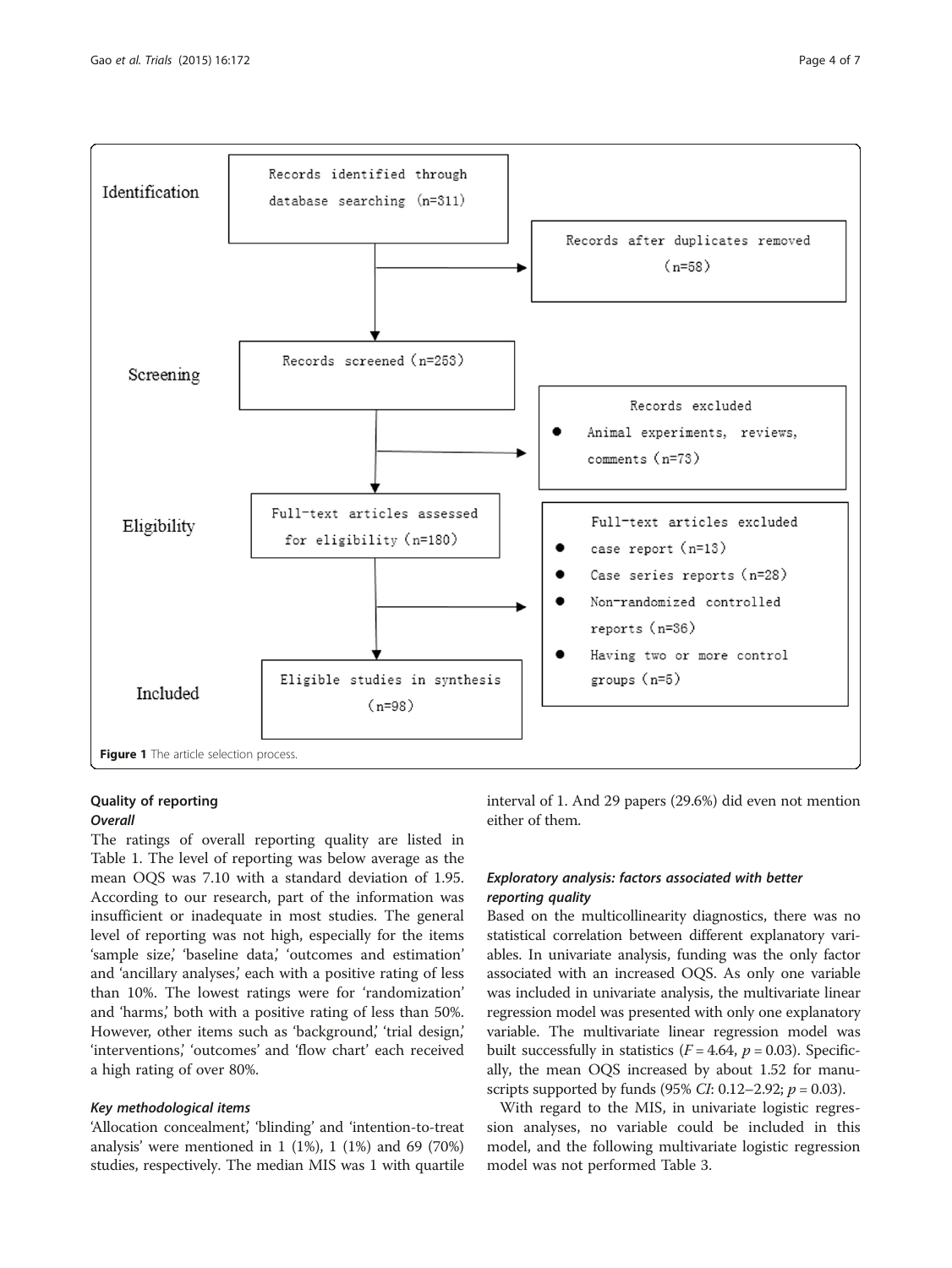<span id="page-4-0"></span>Table 3 Multivariate linear regression analysis for factors associated with better overall quality of reporting rating using items from the CONSORT statement ( $n = 98$ )

| Variables |       |      |      | 95% CI        |
|-----------|-------|------|------|---------------|
| Funding   | (171) | 2.16 | 0.03 | $0.12 - 2.92$ |
|           |       |      |      |               |

#### **Discussion**

This study has demonstrated that the qualities of reporting were not met from 1998 to 2014. This result suggests that RCTs of RSA conducted in China need to improve in order to meet the level of "reporting quality" required by the CONSORT statement. Low-scored items were related to the Methods and Results sections as follows: 'ancillary analyses,' 'allocation concealment," randomization," sample size,' 'blinding,' 'baseline data' and 'analysis by ITT.' These key methodological categories, which are regarded as being highly correlated to avoid bias, emerged as the worst.

Well-designed and implemented randomized controlled trials (RCTs) have the strongest power to prove the efficiency of interventions. Randomization is now considered the best method to ensure that the baselines between groups are similar and to avoid removing selection bias between them. According to our study, only 14 articles (14.3%) reported the correct methods to obtain the allocation sequence by a random number table or computerized random number generator. Others created inaccuracies by dividing groups using birth date or admission number, which is regarded as not choosing individuals correctly because of the inability to conceal these allocation systems adequately.

Most articles included in our research did not adequately consider allocation concealment as the positive rate in our research was only 1% (1/89). This was below 30-50% in other evaluation reports related to trials in obstetrics and gynecology [[23](#page-5-0)-[25](#page-5-0)]. We recommend using an allocation concealment that can prevent foreknowledge of treatment and protect the enrolled participants from being influenced. By using this method, we could implement a generated allocation schedule [[26](#page-5-0)]. A lack of allocation concealment may compromise the unpredictable allocation sequence and cause selection bias, reducing the strength of conclusions. Compared with trials that reported allocation sequences adequately, the inadequately or unclearly concealed ones might yield larger estimates of treatment effects. Blinding is another important safeguard to ensure the quality of articles against performance and ascertainment bias, especially when assessing subjective outcomes [\[25](#page-5-0)]. Although blinding is not always available to all trial participants, it is feasible to the patients and investigators in data collection and processing. Nonetheless, the majority of the 98 trials did not mention it: only one trial reported a description of blinding.

Sample size calculations need to strike a balance between statistical considerations and treatment effect difference

compared to standard therapies. The author needs to show how the sample size was determined, as it not always easy to recruit enough participants within a set time besides those that withdraw. Approximately 66% failed to achieve their planned sample size based on a review of 41 RCTs [[27](#page-5-0)]. No trial had clearly described the process of sample size calculation, and more than 30% (34/98) had a sample size less than 50. This result was poor when compared to

37.8% in the spine area [[28](#page-6-0)]. We should pay more attention to sample size calculation as it indicates the difference between new interventions and controlled ones. Furthermore, very small-scale RCTs are often insufficient to evaluate benefits and more likely to cause bias risks.

For the reporting status of RCTs of RSA conducted in other countries, David et al. [\[6\]](#page-5-0) found approximately 14% of RCTs reported items of random sequence or allocation concealment, and more than 50% of RCTs described the blinding method in the field of progestogen for preventing RSA. Morley et al. [\[7\]](#page-5-0) found that 40% of RCTs reported items of random sequence or allocation concealment, and 60% described the blinding method in the field of human chorionic gonadotrophin (hCG) for preventing RSA. From the comparison between the status of RCTs of RSA conducted in China and other countries, it seems that the situation in China is worse according to these key methodology items.

Our analysis has revealed that research supported by funding was significantly associated with better OQS based on the CONSORT statement. Compared with the funding resource rate, which was 8% (8/98) in this study, it was below 56% for Hodgkin's lymphoma in biomedical journals [\[29\]](#page-6-0) and 66% for epidemiology [[30](#page-6-0)]. Since largesize trials cost more, some RCTs with smaller sample size than necessary were performed in case of lack of sponsorships, which typically led to negative conclusions.

Several suggestions could be made considering our results, which could enhance the reporting quality of future RCTs of RSA. First, several items, such as 'ancillary analyses,' 'allocation concealment,' ' randomization,' 'sample size,' 'blinding,' 'baseline data' and 'analysis by ITT' should be paid more attention when RCT reports are prepared. Clinical research training and consultation with statisticians and epidemiologists are also important in order to improve report quality. Second, funding applications should be encouraged as they can guarantee resources for RCT design, execution and evaluation. This study does have its limitations. First, each article enrolled was published in Chinese. There were no unpublished or currently in progress articles included, which may lead to publication bias. Second, to evaluate the quality of reporting in RCTs quantitatively, according to some rating methods published in previous studies [[17](#page-5-0)-[19\]](#page-5-0), we extracted major items, not all items, from the CONSORT 2010 Statement. Third, satisfying some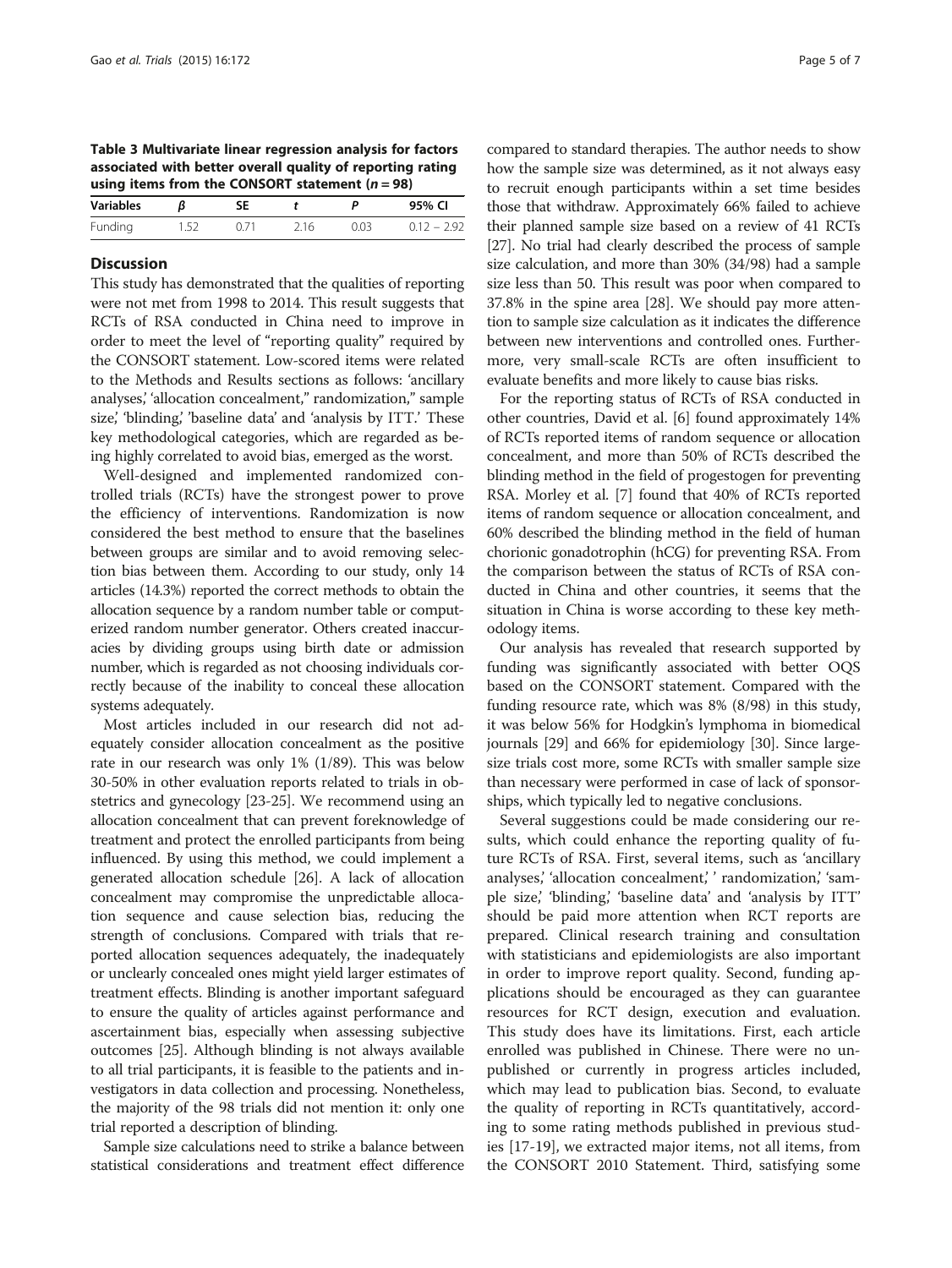<span id="page-5-0"></span>Consort recommendation in the report did not imply that the trial really fulfilled it. For example, a report may state that the analysis was by ITT, but in actuality several randomized patients were excluded from the report. Despite these limitations, we think our results have good internal validity as agreement was judged substantial, good or perfect in the evaluation process executed by two independent assessors.

## Conclusion

Our findings show that the reporting quality of RCTs in recurrent miscarriage is unsatisfactory. Regarding the crucial methodological issues of allocation concealment, blinding and sample size calculation, our results stress the need to improve the reporting quality of RCTs of RSA conducted in China.

## Additional file

[Additional file 1:](http://www.trialsjournal.com/content/supplementary/s13063-015-0665-6-s1.doc) CONSORT evaluation of RCT reports of RSA conducted in China.

#### Abbreviations

RCTs: Randomized controlled trials; RSA: Recurrent spontaneous abortion; OQS: Overall quality score; MIS: Methodological index score; CONSORT: Consolidated Standards for Reporting Trials; CNKI: China National Knowledge Infrastructure; CBM-disc: Chinese Biological Medicine Database; CENTRAL: Cochrane Central Register of Controlled Trials; ITT: Intention to treat; HCG: Human chorionic gonadotropin.

#### Competing interests

The authors declare that they have no competing interests.

#### Authors' contributions

JG, GPD and SPL planned and designed the study. JG, YYH, YXH, LML, DDH and GPD contributed to the acquisition of data. YDL, LZ, XJL and XJ analyzed the data and LML provided statistical support throughout the working process. JG, YYH, YXH, LML and SPL were primarily responsible for writing the paper. All authors were involved in the drafting and revision of the paper and approved the final version of the manuscript for submission.

#### Acknowledgments

This research was supported by the National Natural Science Foundation of China (grant nos. 81273795 and No. 81373672). The funder had no further role in the study design, data collection, analysis and interpretation of data, writing of the report or the decision to submit the paper for publication.

#### Author details

<sup>1</sup>Department of Gynecology, First Affiliated Hospital, Guangzhou University of Chinese Medicine, Guangzhou 510405, China. <sup>2</sup>Guangdong Provincial Hospital of Chinese Medicine, Guangzhou 510120Guangdong, China. <sup>3</sup>Department of Anorectal, First Affiliated Hospital, Guangzhou University of Chinese Medicine, Guangzhou 510405, China.

#### Received: 10 November 2014 Accepted: 19 March 2015 Published online: 18 April 2015

#### References

- Pandey MK, Rani R, Agrawal S. An update in recurrent spontaneous abortion. Arch Gynecol Obstet. 2005;272(2):95–108.
- 2. Sugiura-Ogasawara M, Suzuki S, Ozaki Y, Katano K, Suzumori N, Kitaori T. Frequency of recurrent spontaneous abortion and its influence on further marital relationship and illness: the Okazaki Cohort Study in Japan. J Obstet Gynaecol Res. 2013;39(1):126–31.
- 3. Lin QD, Qiu LH. Pathogenesis, diagnosis, and treatment of recurrent spontaneous abortion with immune type. Front Med China. 2010;4(3):275–9.
- 4. Wen DI, Bei HZ. Research on the pathogenesis, diagnosis and treatment of female reproductive disorders. J Shanghai Jiaotong Univ (Medical Science). 2012;32(9):1161–5.
- 5. Yang GY, Luo H, Liao X, Liu JP. Chinese herbal medicine for the treatment of recurrent miscarriage: a systematic review of randomized clinical trials. BMC Complement Altern Med. 2013;13:320.
- 6. Haas DM, Ramsey PS. Progestogen for preventing miscarriage. Cochrane Database Syst Rev. 2013;10:D3511.
- 7. Morley LC, Simpson N, Tang T. Human chorionic gonadotrophin (hCG) for preventing miscarriage. Cochrane Database Syst Rev. 2013;1:D8611.
- 8. Wong LF, Porter TF, Scott JR. Immunotherapy for recurrent miscarriage. Cochrane Database Syst Rev. 2014;10:D112.
- 9. Li JY, Zhang YF, Smith GS, Xue CJ, Luo YN, Chen WH, et al. Quality of reporting of randomized clinical trials in tai chi interventions-a systematic review. Evid Based Complement Alternat Med. 2011;2011:383245.
- 10. Pandis N, Shamseer L, Kokich VG, Fleming PS, Moher D. Active implementation strategy of CONSORT adherence by a dental specialty journal improved randomized clinical trial reporting. J Clin Epidemiol. 2014;67(9):1044–8.
- 11. Cui Q, Tian J, Song X, Yang K. Does the CONSORT checklist for abstracts improve the quality of reports of randomized controlled trials on clinical pathways? J Eval Clin Pract. 2014;20(6):827–33.
- 12. Xiao L, Hu J, Zhang L, Shang HC. Endorsement of CONSORT by Chinese medical journals: A survey of "instruction to authors". Chin J Integr Med. 2014;20(7):510–5.
- 13. Mbuagbaw L, Thabane M, Vanniyasingam T, BorgDebono V, Kosa S, Zhang S, et al. Improvement in the quality of abstracts in major clinical journals since CONSORT extension for abstracts: a systematic review. Contemp Clin Trials. 2014;38(2):245–50.
- 14. Blair DA, Hughes PJ, Woolley TJ. Pharmacy journal abstracts published in PubMed that abide by the CONsolidated Standards Of Reporting Trials (CONSORT) guidelines. J Med Libr Assoc. 2014;102(2):110–4.
- 15. Moher D, Schulz KF, Altman DG. The CONSORT statement: revised recommendations for improving the quality of reports of parallel-group randomised trials. Clin Oral Investig. 2003;7(1):2–7.
- 16. Moher D, Schulz KF, Altman DG. The CONSORT statement: revised recommendations for improving the quality of reports of parallel-group randomised trials. Lancet. 2001;357(9263):1191–4.
- 17. Lai R, Chu R, Fraumeni M, Thabane L. Quality of randomized controlled trials reporting in the primary treatment of brain tumors. J Clin Oncol. 2006;24(7):1136–44.
- 18. Toulmonde M, Bellera C, Mathoulin-Pelissier S, Debled M, Bui B, Ilaliano A. Quality of randomized controlled trials reporting in the treatment of sarcomas. J Clin Oncol. 2011;29(9):1204–9.
- 19. Rios LP, Odueyungbo A, Moitri MO, Rahman MO, Thabane L. Quality of reporting of randomized controlled trials in general endocrinology literature. J Clin Endocrinol Metab. 2008;93(10):3810–6.
- 20. Hollis S, Campbell F. What is meant by intention to treat analysis? Survey of published randomised controlled trials. BMJ. 1999;319(7211):670–4.
- 21. Gluud LL, Thorlund K, Gluud C, Woods L, Harris R, Sterne JA. Correction: reported methodologic quality and discrepancies between large and small randomized trials in meta-analyses. Ann Intern Med. 2008;149(3):219.
- 22. Montori VM, Bhandari M, Devereaux PJ, Manns BJ, Ghali WA, Guyatt GH. In the dark: the reporting of blinding status in randomized controlled trials. J Clin Epidemiol. 2002;55(8):787–90.
- 23. Schulz KF, Chalmers I, Grimes DA, Altman DG. Assessing the quality of randomization from reports of controlled trials published in obstetrics and gynecology journals. JAMA. 1994;272(2):125–8.
- 24. Pildal J, Hrobjartsson A, Jorgensen KJ, Hilden J, Altman DG, Gotzsche PC. Impact of allocation concealment on conclusions drawn from meta-analyses of randomized trials. Int J Epidemiol. 2007;36(4):847–57.
- 25. Wood L, Egger M, Gluud LL, Schulz KF, Juni P, Altman DG, et al. Empirical evidence of bias in treatment effect estimates in controlled trials with different interventions and outcomes: meta-epidemiological study. BMJ. 2008;336(7644):601–5.
- 26. Moher D, Hopewell S, Schulz KF, Montori V, Gotzsche PC, Devereaux PJ, et al. CONSORT 2010 explanation and elaboration: updated guidelines for reporting parallel group randomised trials. Int J Surg. 2012;10(1):28–55.
- 27. Mcdonald AM, Knight RC, Campbell MK, Entwistle VA, Grant AM, Cook JA, et al. What influences recruitment to randomised controlled trials? A review of trials funded by two UK funding agencies. Trials. 2006;7:9.